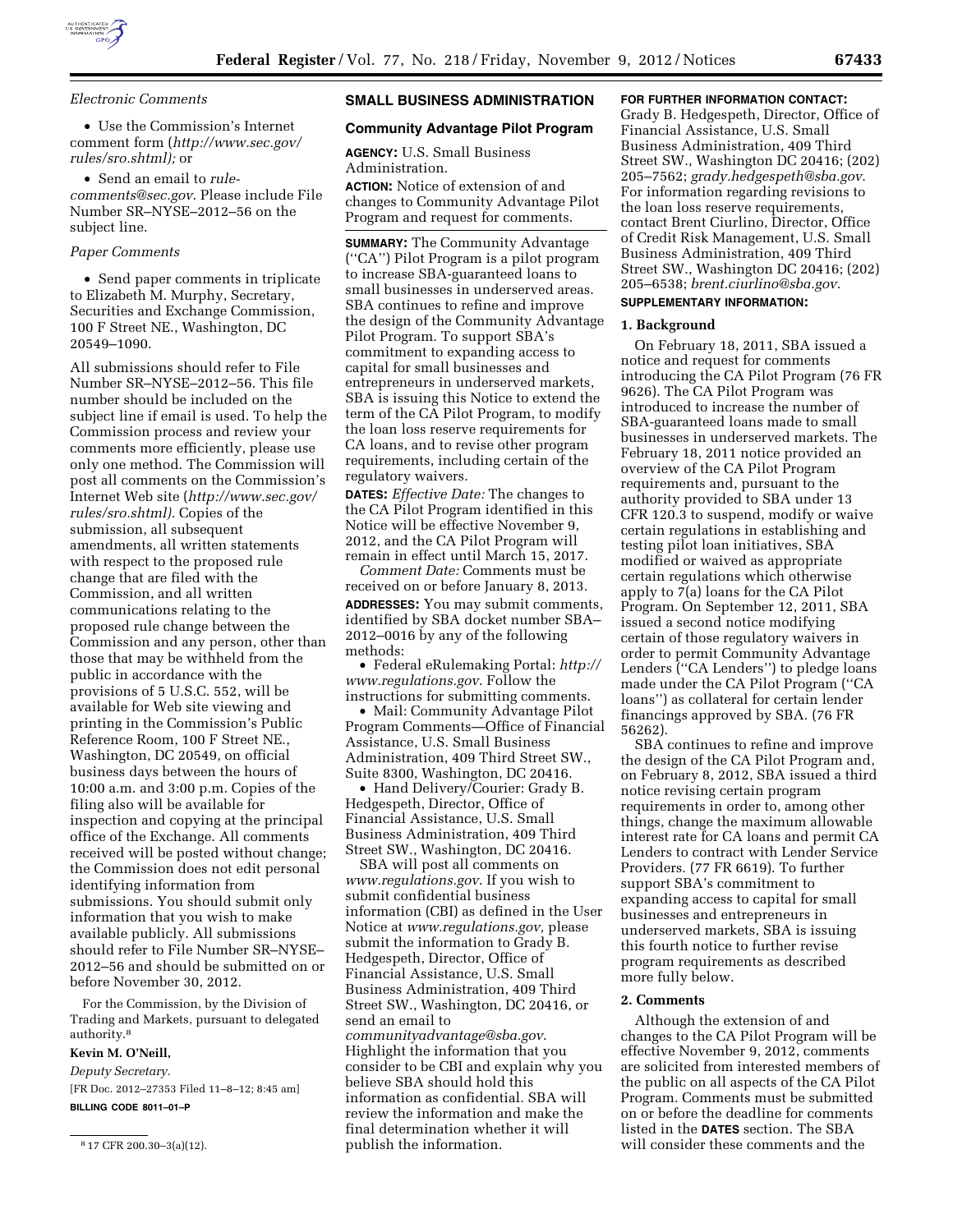need for making any revisions as a result of these comments.

# **3. Changes to the Community Advantage Pilot Program**

# *Extension of the CA Pilot Program*

The CA Pilot Program is currently set to expire on March 15, 2014. It was anticipated that this would be sufficient time to evaluate whether the CA Pilot Program was succeeding in expanding access to capital to small businesses in underserved markets and for SBA to determine whether to take the necessary steps to make the program permanent. In response to comments received from prospective applicants to the CA Pilot Program, SBA has made significant program modifications to increase the overall interest and participation in the program. However, CA Lenders have not had enough time to allow the program to gain the traction necessary to adequately measure whether the goals of the CA Pilot Program are being met. For these reasons and due to the significant investment in time and resources that is necessary to become a CA Lender, SBA is extending the CA Pilot Program through March 15, 2017.

#### *Fidelity Insurance Requirement*

When a CA Lender is approved to participate in the CA Pilot Program it is identified as either a Small Business Lending Company (SBLC) or a Non-Federally Regulated Lender (NFRL), depending on whether the lender is subject to regulation by a State. Accordingly, all CA Lenders are SBA Supervised Lenders, as that term is defined in 13 CFR 120.10, and are subject to all regulations applicable to such lenders unless specifically waived or modified in the regulatory waiver section of the notices identified above.

Agency regulations at 13 CFR 120.470(e) require an SBLC to ''maintain a Brokers Blanket Bond, Standard Form 14, or Financing Companies Blanket Bond, Standard Form 15, or such other form of coverage as SBA may approve, in a minimum amount of \$2,000,000 executed by a surety holding a certificate of authority from the Secretary of the Treasury pursuant to 31 U.S.C. 9304–9308.'' SBA believes that this amount of coverage is unnecessary for most CA Lenders because the maximum amount of any one CA loan (currently \$250,000) is significantly less than the maximum amount of any one 7(a) loan (currently \$5,000,000). Therefore, SBA is modifying the regulation at 13 CFR 120.470(e) to reduce the minimum amount of coverage to \$500,000 for CA Lenders identified as SBLCs with outstanding

SBA guarantee exposure of \$20 million or less. CA Lenders with outstanding SBA guarantee exposure of more than \$20 million must maintain fidelity insurance coverage in a minimum amount of \$2,000,000. SBLCs that are not CA Lenders must comply with the insurance requirement in the regulation.

#### *Secondary Market Access*

SBA is revising the approval process concerning secondary market access for CA Lenders. In the February 8, 2012 notice SBA modified the requirements for CA Lenders to sell loans in the secondary market by allowing CA Lenders to request authority ''either at the time of application or after one year of participation.'' (77 FR 6619). SBA is revising this requirement to allow a CA Lender to request access to the secondary market with its application to participate in the CA Pilot or at any time thereafter. If authority is not awarded as a result of the first request, the CA Lender should resolve any weakness or deficiency indicated as reasons for rejection for secondary market authority before submitting a request for reconsideration.

#### *Loan Loss Reserve Requirements*

CA Lenders are required to create and maintain a separate Loan Loss Reserve Account (LLRA) to cover potential losses arising from defaulted CA loans. In the February 18, 2011 **Federal Register** Notice introducing the CA Pilot Program (76 FR 9626), SBA required all CA Lenders to create and maintain the LLRA with a reserve amount equal to 15 percent of the outstanding amount of the unguaranteed portion of a CA Lender's CA loan portfolio. This level of loan loss reserve was based on the SBA Microloan Program's loan loss reserve requirements. Upon further review, however, SBA believes that the Microloan Program is not an appropriate comparison for the CA Pilot Program because the maximum loan size in the Microloan Program is \$50,000, compared to a maximum loan size of \$250,000 permitted in the CA Pilot Program. The United States Department of Agriculture's (USDA's) Intermediary Relending Program for loans in underserved rural areas, which has a maximum loan size of \$250,000, requires a 6% cash reserve. (7 CFR 4274.332(b)(3)). SBA's Intermediary Lending Pilot Program, which has a maximum loan size of \$200,000, requires a 5% cash reserve. (13 CFR 109.350). In addition, larger commercial lenders that provide warehouse lines of credit to non-profit, mission-oriented lenders for loans to small businesses typically require a reserve rate of 5% for

their riskier credits. Finally, CA Lenders must also establish an additional reserve for the guaranteed portion of loans sold into the secondary market because secondary market loan sales create a direct risk to SBA. The total cash reserve required for CA Lenders needs to be at a level that does not provide a significant disincentive for CA Lenders to participate in the program. Therefore, SBA is revising the reserve requirement to permit CA Lenders to fund and maintain the LLRA with an amount equal to 5% of the outstanding amount of the unguaranteed portion of the CA Lender's CA loan portfolio. CA Lenders must deposit this required reserve amount in the LLRA no later than 45 days after the date of each CA loan disbursement. In order to ensure that the 5% reserve is adequate for each individual CA Lender, OCRM will review asset quality for each CA Lender as a part of the quarterly review process. This will include reviewing current delinquency and default rates, current and projected purchase rates, and risk rating for each lender. OCRM will also review compliance with the cash reserve requirements, including examination of bank statements to ensure that the reserve is adequately funded. OCRM reserves the right to increase this level in its discretion. The additional reserve requirement for loans sold on the secondary market is described in the next paragraph.

On February 8, 2012, SBA published a notice in the **Federal Register** that made changes to certain CA Pilot Program requirements, including among other things the requirements surrounding access to the secondary market for CA Lenders. (77 FR 6619). In that **Federal Register** notice, SBA stated that CA Lenders granted access to the secondary market must have additional reserves and must complete additional training in secondary market activities and requirements before initiating secondary market sales. The February 8, 2011 notice did not, however, state what the additional reserve requirement would be for CA Lenders with secondary market authority. With this Notice, SBA is establishing an additional reserve requirement of 3% of the outstanding amount of the guaranteed portion of each CA loan sold in the secondary market. This level of additional reserve is based upon the dollar rate of repairs and denials for all 7(a) loans purchased over the last two calendar years (2.75%). Because CA Lenders are generally inexperienced 7(a) lenders, the rate is set more conservatively. CA Lenders must deposit the required reserve amount